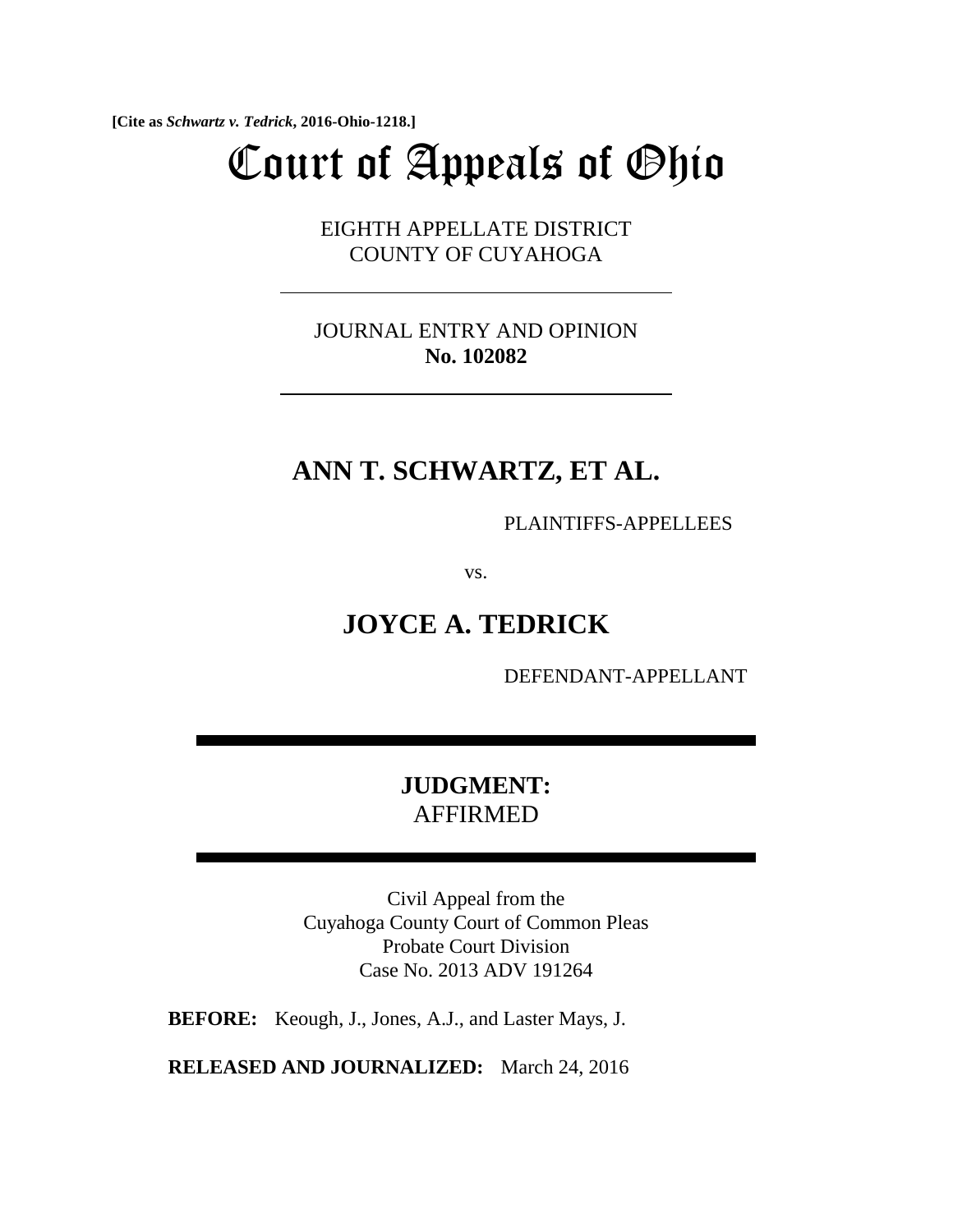## **ATTORNEYS FOR APPELLANT**

J. Paul Fidler David M. Lenz Schneider, Smeltz, Ranney & Lafond 1111 Superior Avenue, Suite 1000 Cleveland, Ohio 44114

Ryan P. Nowlin 1375 East Ninth Street, Suite 900 Cleveland, Ohio 44114

## **ATTORNEYS FOR APPELLEES**

Charles T. Brown Anthony J. Coyne Miles Welo Mansour Gavin, L.P.A. North Point Tower 1001 Lakeside Avenue, Suite 1400 Cleveland, Ohio 44114

John P. Koscianski Koscianski & Koscianski Co., L.P.A. 5700 Pearl Road, Suite 302 Parma, Ohio 44129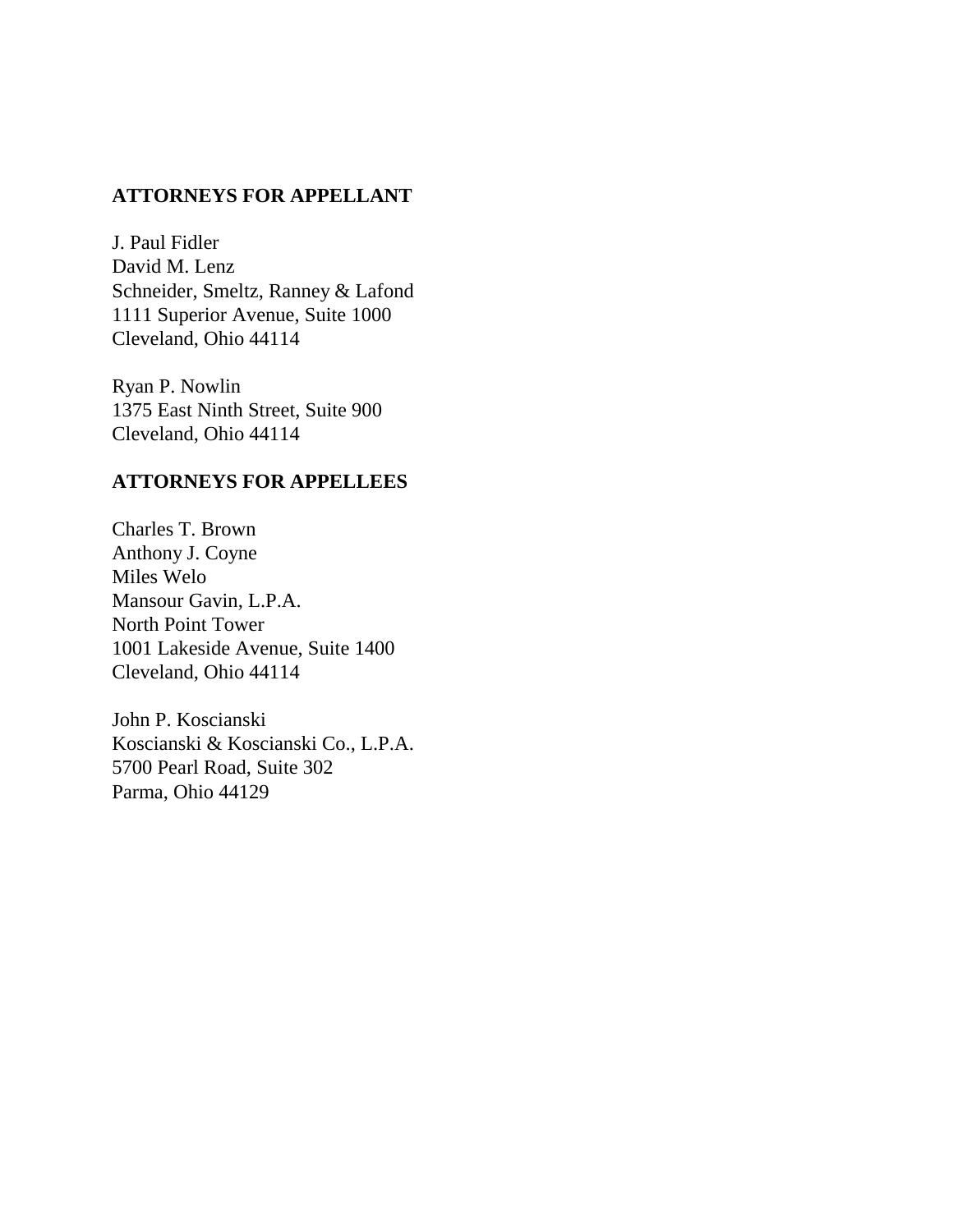### KATHLEEN ANN KEOUGH, J.:

**{¶1}** Defendant-appellant, Joyce A. Tedrick ("Tedrick"), appeals the judgments of the probate court that (1) set aside an amendment to a trust, (2) denied her motion to admit the deposition testimony of the decedent's lawyer, and (3) removed her as trustee. We affirm.

**{¶2}** This matter originated in the Cuyahoga County Probate Court on August 6, 2013, when siblings Ann T. Schwartz, Joseph M. Castellarin, Donald L. Castellarin, and Gregg S. Castellarin (collectively "appellees"), filed suit against Tedrick. Tedrick was married to appellees' father, Louis P. Castellarin ("Lou"). She was his second wife and nearly 20 years his junior.

**{¶3}** On June 6, 2012, Lou executed a Trust Agreement that, among other things, made specific gifts of \$100,000 to each of his children. On August 31, 2012, less than three months after signing the Trust Agreement, Lou signed a Restatement of the Trust Agreement. The Trust Restatement differed from the Trust Agreement in only one material way: it removed the specific gifts to Lou's children that totaled \$400,000.

**{¶4}** Appellees filed suit seeking to have the trial court: 1) find that Lou executed the Trust Restatement as the result of undue influence by Tedrick; 2) remove Tedrick as trustee and appoint a successor trustee; 3) order Tedrick to provide an accounting of all of Lou's trust assets; and 4) find that Tedrick tortuously and intentionally interfered with appellees' expected inheritance. Appellees also sought injunctive relief from the trial court to prevent Tedrick from making any distributions from the trust, or altering the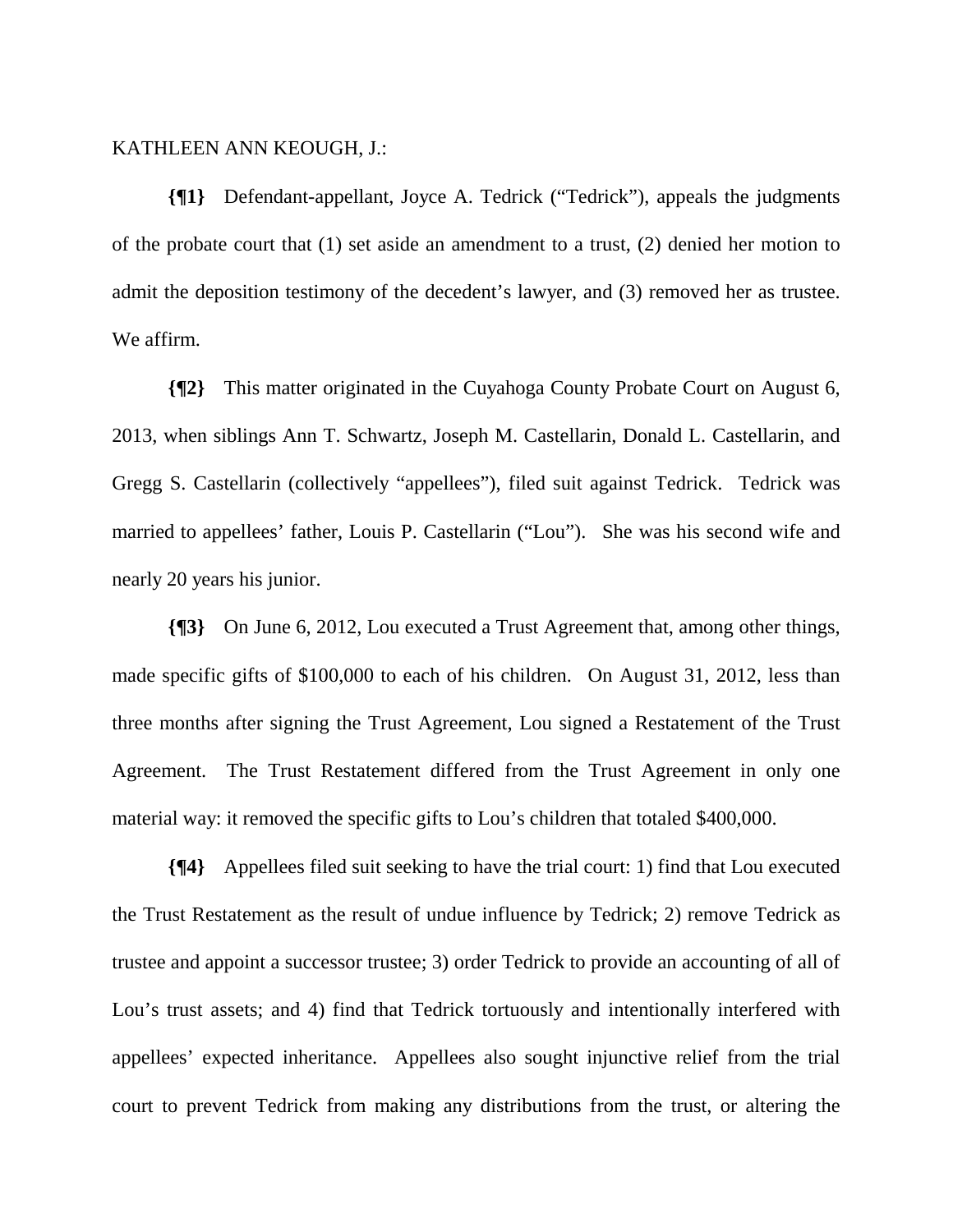investment portion of the trust assets until the resolution of the matter. In addition, they sought an award of costs and fees, and punitive damages for Tedrick's intentional interference with their expectancy from the trust.

**{¶5}** The case was tried to the bench and on September 18, 2014, the trial court issued three judgment entries. The first denied Tedrick's motion for judgment on the pleadings. The second denied Tedrick's renewed motion to admit the deposition testimony of the attorney who prepared the Trust Agreement and Trust Restatement. The third entry set aside the Trust Restatement as resulting from undue influence and duress and removed Tedrick as trustee.

**{¶6}** Tedrick appealed from these judgments.

I. Final, Appealable Order

**{¶7}** Because the trial court's judgment did not address all of appellees' claims, this court ordered Tedrick to show cause why this appeal should not be dismissed for lack of a final, appealable order. If a lower court's order is not final, then an appellate court has no jurisdiction to review the matter and the appeal must be dismissed. *Gen. Acc. Ins. Co. v. Ins. of N. Am.*, 44 Ohio St.3d 17, 20, 540 N.E.2d 266 (1989).

**{¶8}** R.C. 2505.02 sets forth seven categories of final orders that may be reviewed, modified, or reversed. As relevant to this case, an order is a final order when it is an order that "affects a substantial right made in a special proceeding" or "grants or denies a provisional remedy for which no meaningful or effective remedy can be granted in a later appeal." R.C. 2505.02(B)(2) and (4).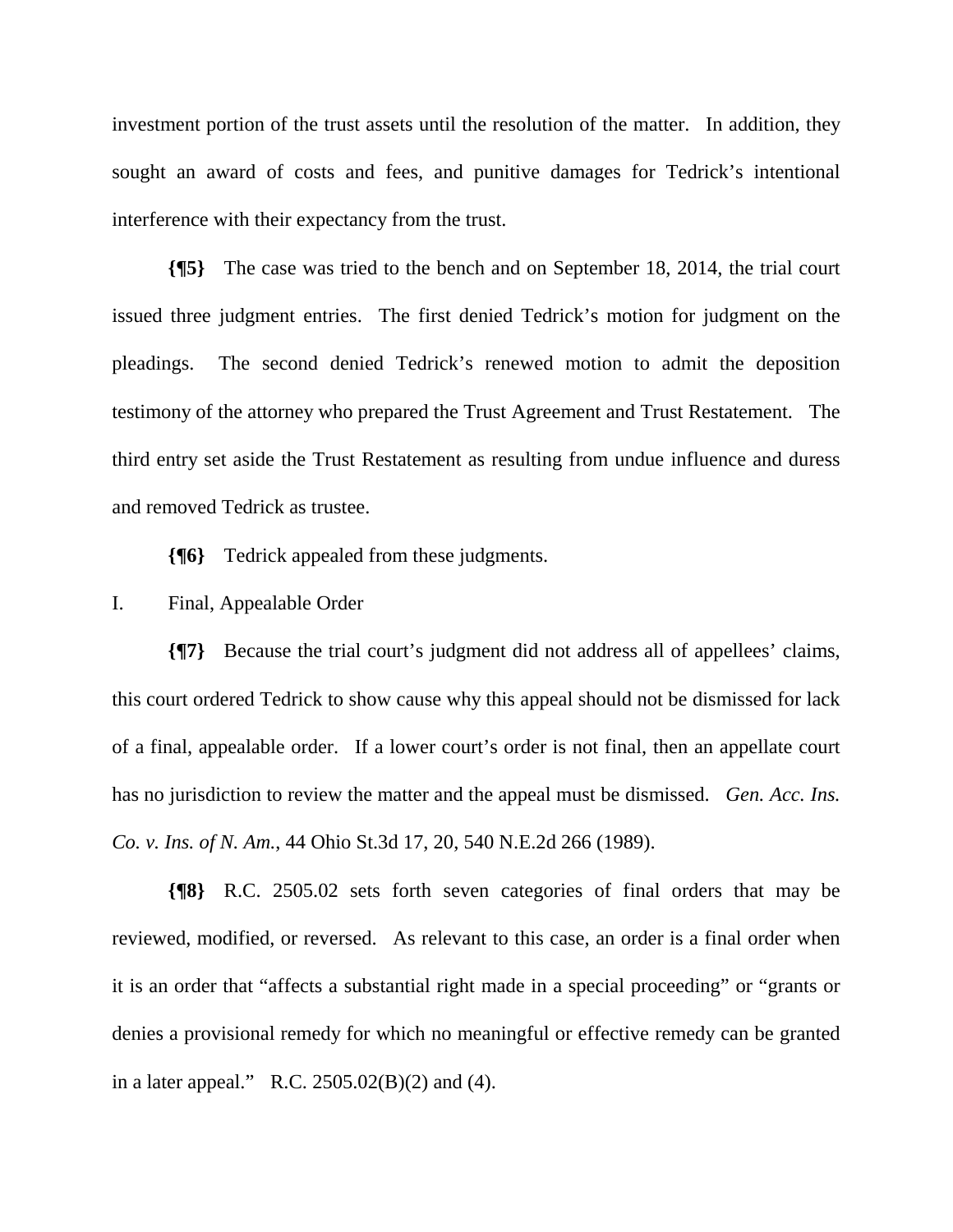**{¶9}** Tedrick argues that the trial court's order is final because it grants or denies a provisional remedy. She refers us to *In re Estate of Sneed*, 166 Ohio App.3d 595, 2006-Ohio-1868, 852 N.E.2d 234 (6th Dist.), and the cases cited therein, wherein courts have held that a court grants or denies a provisional remedy when it removes the executor of an estate. She urges that the same reasoning should apply to the removal of a trustee.

**{¶10}** Provisional remedies, however, are proceedings ancillary to an action. R.C.  $2505.02(A)(3)$ . Removal of the trustee was one of the major objectives of this suit. We cannot find that removal of the trustee in this case was "ancillary" to the action when that was the primary relief sought by the complaint. *Guardianship & Protective Serv. v. Setinsek*, 11th Dist. Trumbull No. 2010-T-0099, 2011-Ohio-6515, ¶ 16 (Wright, J., concurring) (removal of trustee was not a provisional remedy under R.C. 2505.02(B)(4) where the request to remove the trustee was set forth in a complaint filed at the outset of the action, and not made in a motion filed in a pending estate proceeding).

**{¶11}** Nevertheless, we find that the order removing Tedrick as trustee was final under R.C. 2505.02(B)(2) because it affects a substantial right and was made in a special proceeding. In *In re Estate of Janet N. Price*, 8th Dist. Cuyahoga No. 68628, 1995 Ohio App. LEXIS 4727 (Oct. 26, 1995), this court held that an appeal from the probate court's order denying an application to administer an estate was a final, appealable order because the order affected a substantial right and was made in a special proceeding. This court cited *Price* with approval in *In re Putka*, 8th Dist. Cuyahoga No. 77986, 2001 Ohio App. LEXIS 763 (Mar. 1, 2001), another case involving the probate court's denial of an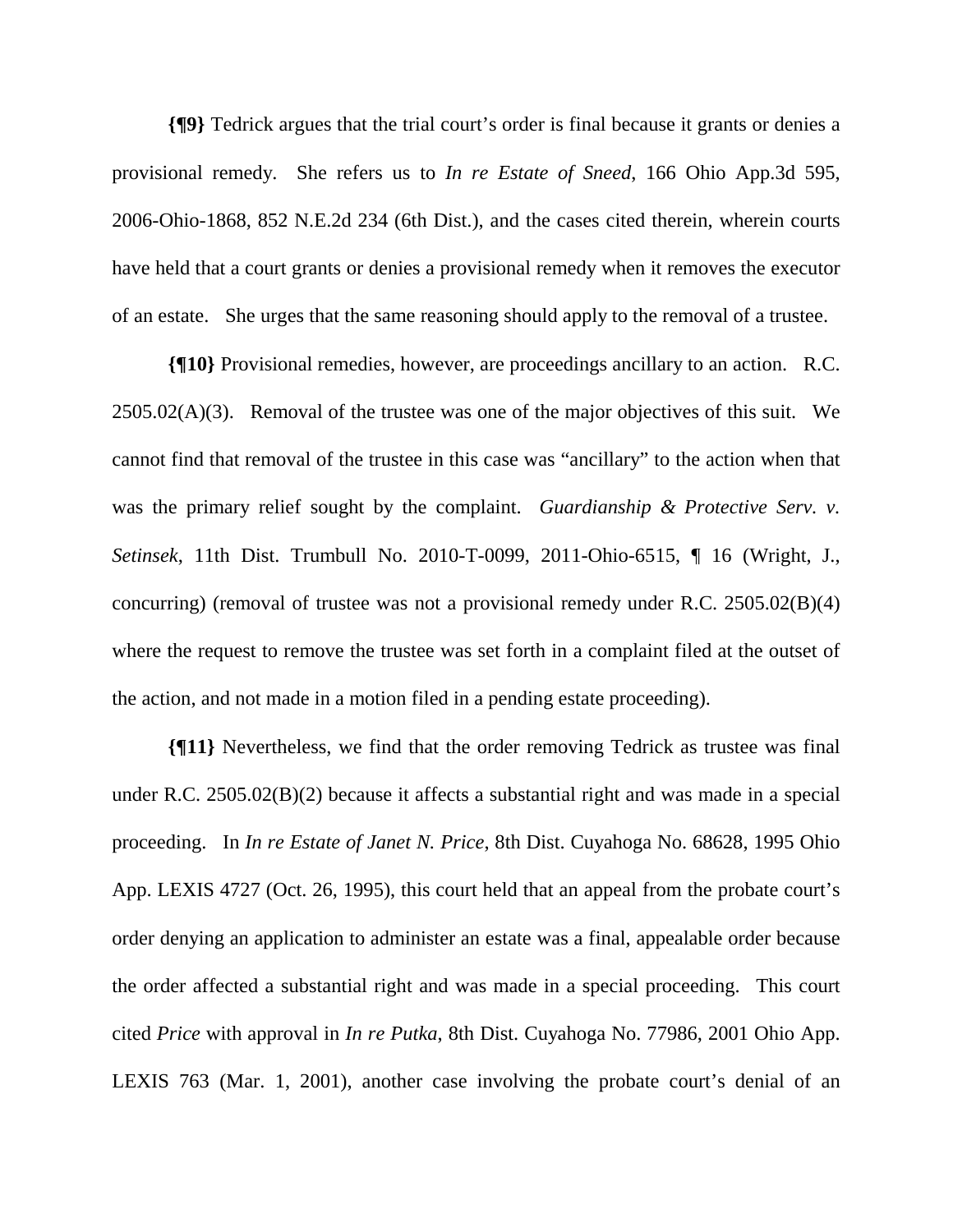application for appointment as executor of the decedent's estate. Finding a split among the appellate courts regarding whether an appeal from the designation of an executor is a final, appealable order, the *Putka* court noted that this district concluded in *Price* that such orders are final because they are made in a special proceeding and affect a substantial right. *Putka* at fn. 1.

**{¶12}** That this case involves the probate court's decision regarding the trustee of a trust, rather than an executor of a will, is a distinction without a difference. In light of *Price* and *Putka*, we find that the trial court's order removing Tedrick as trustee is final and appealable because it affects a substantial right and was made in a special proceeding.

### II. Undue Influence and Duress

**{¶13}** In her first assignment of error, Tedrick contends that the trial court erred in finding that the Trust Restatement was the product of duress and undue influence and ordering that it be set aside.

**{¶14}** Undue influence is "'any improper or wrongful constraint, machination, or urgency of persuasion whereby the will of a person is overpowered and he is induced to do or forebear an act which he would not do or would do if left to act freely.'" *Kasick v. Kobelak*, 184 Ohio App.3d 433, 2009-Ohio-5239, 921 N.E.2d 297, ¶ 26 (8th Dist.), quoting *Ross v. Barker*, 101 Ohio App.3d 611, 618, 656 N.E.2d 363 (2d Dist.1995). With respect to wills and trusts, where an individual's influence restrains a testator from disposing of his or her property in accordance with the testator's own wishes and judgment and substitutes the wishes or judgments of another, such influence is undue.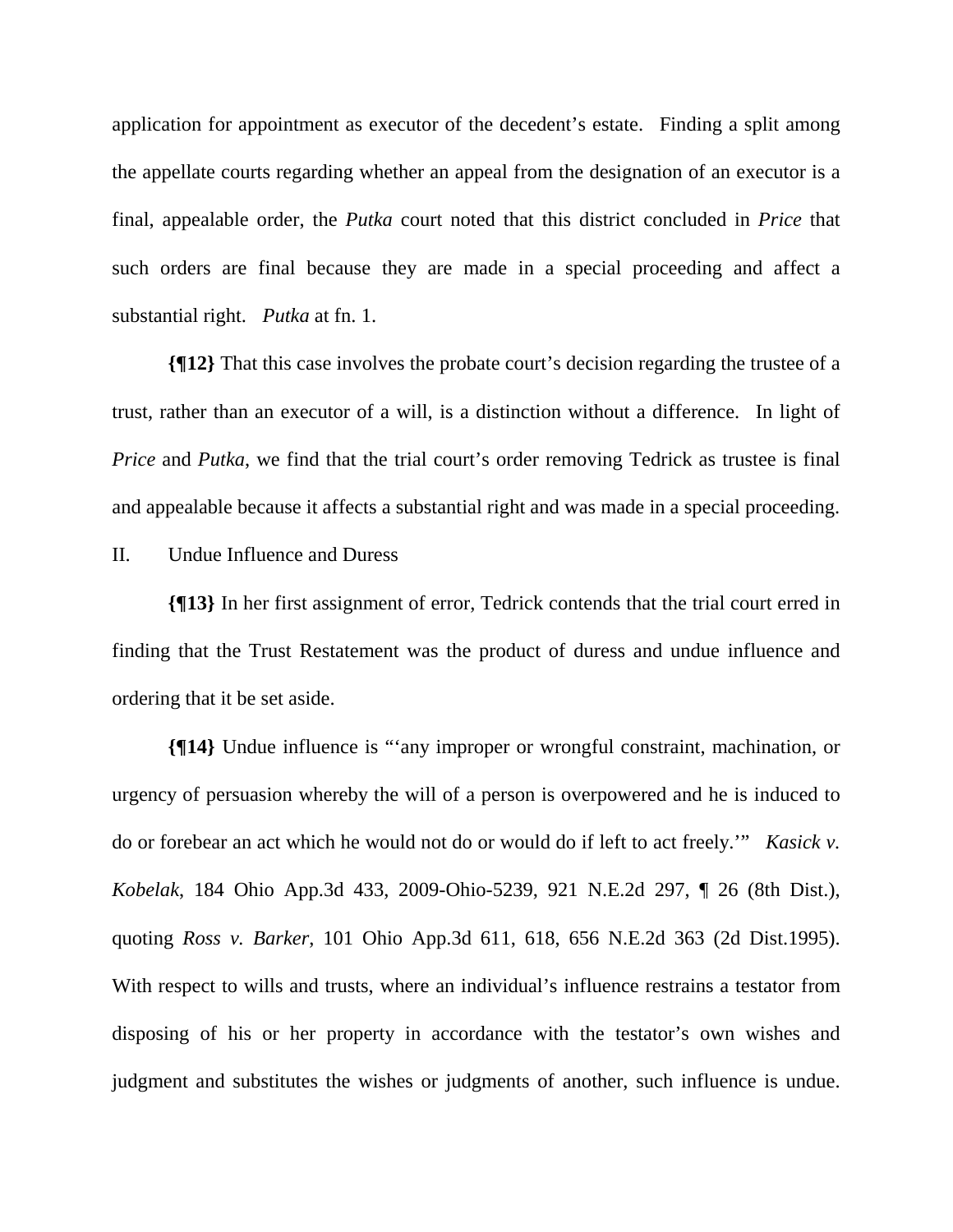*West v. Henry*, 173 Ohio St. 498, 501, 184 N.E.2d 200 (1962). The influence must bear directly on the act of making and executing the testamentary disposition. *Id.* The influence must "so overpower and subjugate the mind of the testator as to destroy his free agency and make him express another's will rather than his own." *Rich v. Quinn*, 13 Ohio App.3d 102, 103, 468 N.E.2d 365 (12th Dist.1983).

**{¶15}** Undue influence must be proven by clear and convincing evidence. *Kasick* at ¶ 26, citing *Ament v. Reassure Am. Life Ins. Co.*, 180 Ohio App.3d 440, 2009-Ohio-36, 905 N.E.2d 1246, ¶ 38 (8th Dist.). To make the requisite showing, a plaintiff must prove: (1) that the testator was susceptible; (2) another's opportunity to exert the influence; (3) the fact of improper influence exerted or attempted; and (4) the result showing the effect of such influence. *West*, *supra*.

**{¶16}** As to civil judgments, judgments supported by some competent, credible evidence going to all the essential elements of the case will not be reversed by a reviewing court as against the manifest weight of the evidence. *C.W. Morris Co. v. Foley Const. Co.*, 54 Ohio St.2d 279, 376 N.E.2d 578 (1978), syllabus. When considering whether a civil judgment is against the manifest weight of the evidence, an appellate court is guided by a presumption that the findings of the trier of fact were correct. *Seasons Coal Co. v. Cleveland*, 10 Ohio St.3d 77, 79-80, 461 N.E.2d 1273 (1984). "[A]n appellate court should not substitute its judgment for that of the trial court when there exists \* \* \* competent and credible evidence supporting the findings of fact and conclusions of law rendered by the trial judge." *Id*. at 80.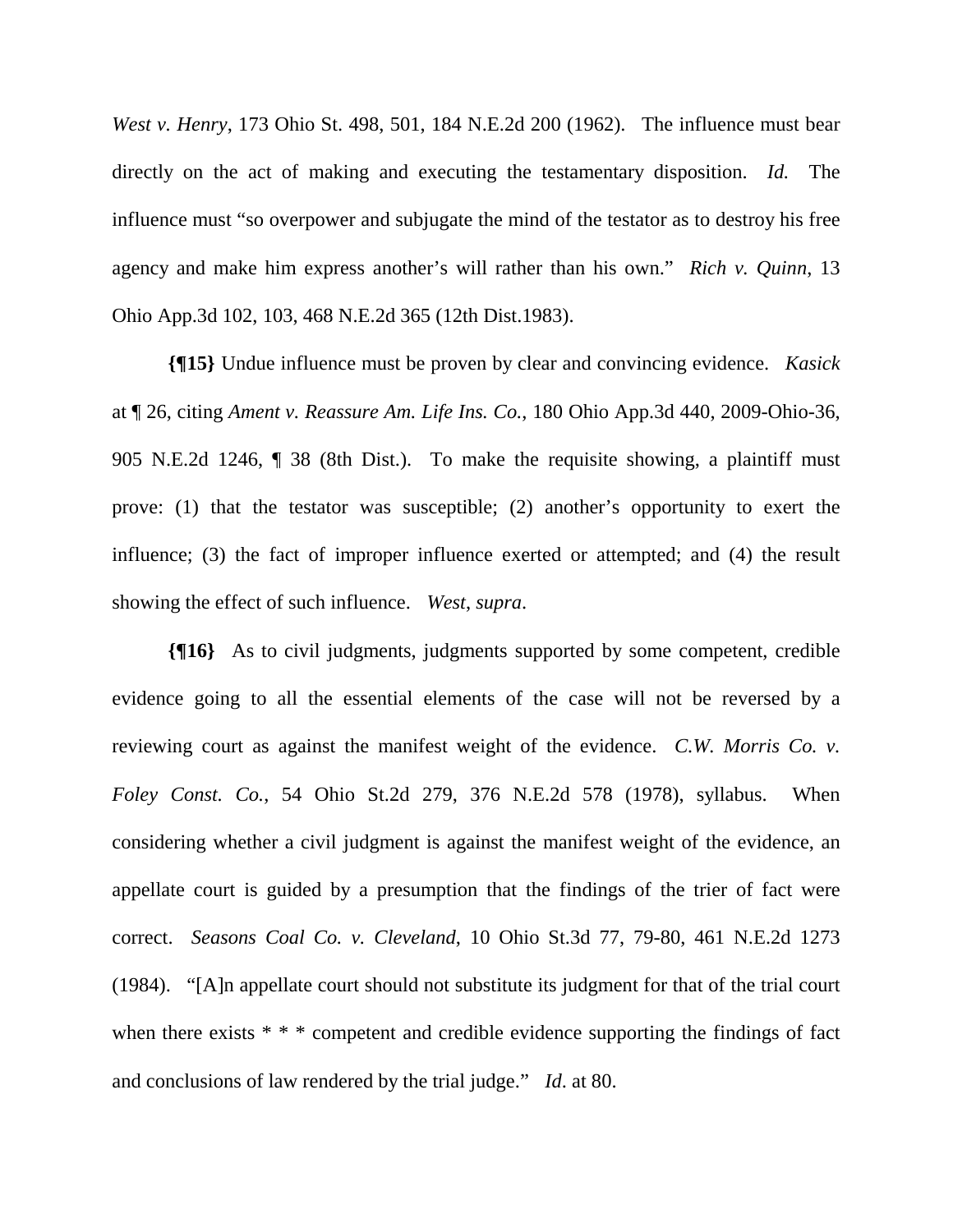**{¶17}** Here, the trial court set forth its findings of fact and conclusions of law in a nine-page judgment entry. It found that the original Trust Agreement signed on June 6, 2012, set forth Lou's stated intention to distribute \$100,000 to each of his four children after his death. It found that Lou was aware at all times of the value of his assets and, contrary to Tedrick's testimony, there was no evidence that Lou amended the trust because he discovered his assets were less than what he thought they were. Instead, the court found that it was *Tedrick* who discovered during the summer of 2012 that Lou's assets were less than what *she* thought they were, and became alarmed that the amount remaining after distribution would not be sufficient for her.

**{¶18}** The trial court found that Lou's health declined significantly after a family trip to Italy in June 2012, and that he was desperately afraid of being moved to a nursing home. The court further found that Tedrick, who worked as a physician's assistant for over 30 years, acted as Lou's caregiver, but that she had become increasingly hostile toward him and had, on at least one occasion, left him for several days.

**{¶19}** The court found that Tedrick's trial testimony was evasive, especially about the circumstances by which the attorney who prepared the original Trust Agreement was contacted and instructed regarding amending the trust. The court noted that Tedrick offered little to no testimony about signing the Trust Restatement on August 31, 2012.

**{¶20}** Accordingly, the trial court found that:

due to his waning health, weakened condition, and dependence on the Defendant, the decedent was susceptible to undue influence. The Court further finds that the Defendant was in a position to exert undue influence and that in fact she did exert undue influence. The Court finds that the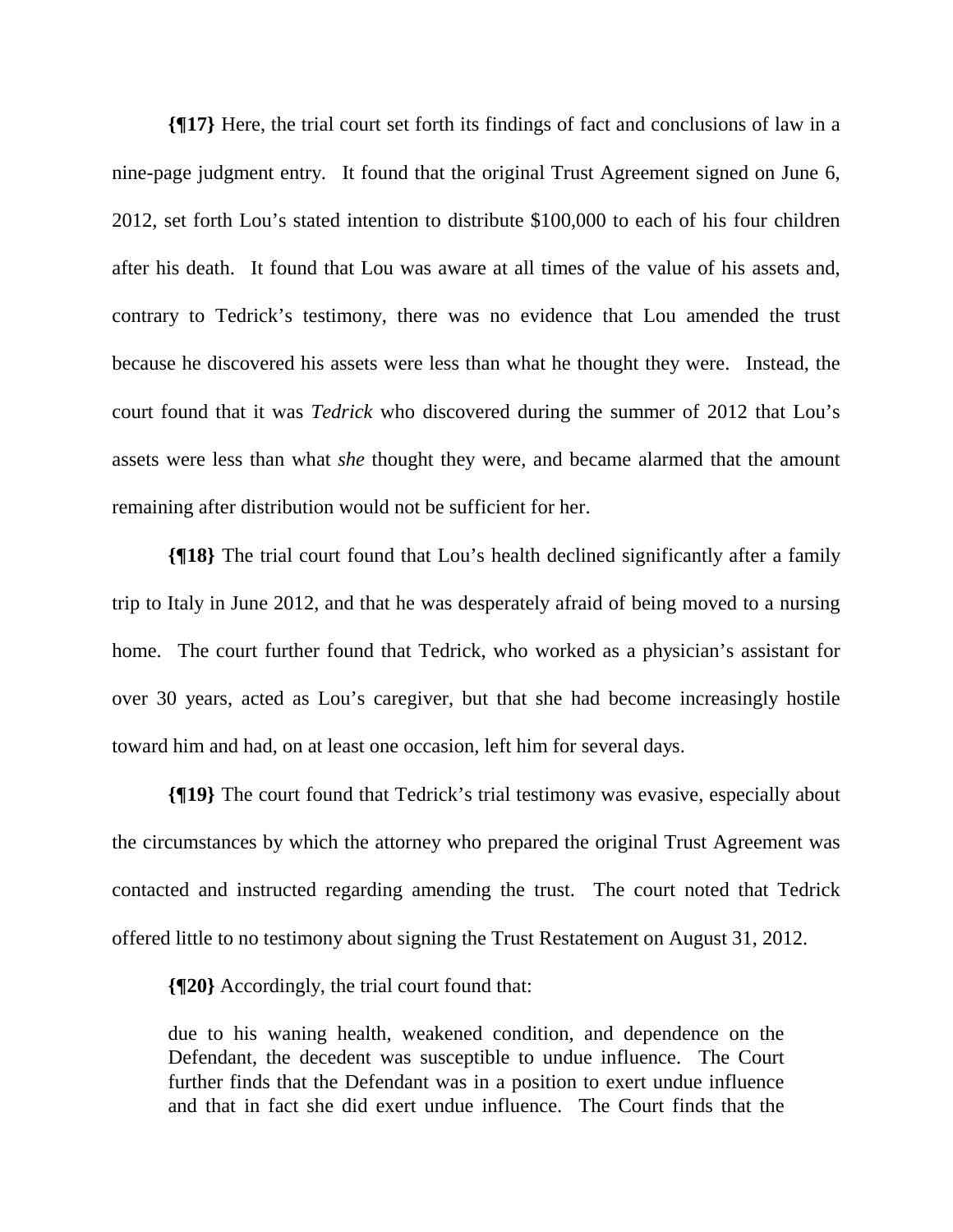result of the undue influence is the amended Trust, which is contrary to the decedent's stated intentions and not consistent with the testamentary dispositions the decedent otherwise would have made.

The Court finds that the Amendment to the Louis P. Castellarin Trust executed on August 31, 2012 was the result of duress and undue influence and orders that the Amendment is hereby set aside.

**{¶21}** We find that the trial court's determination was not against the manifest weight of the evidence because there was competent, credible evidence going to all the elements of appellees' claim of undue influence.

**{¶22}** The evidence at trial demonstrated that Lou, a former dentist and Case Western Reserve University professor, had a good relationship with his children and talked to and saw them weekly. Before his health began to deteriorate in the last few years of his life, he enjoyed golfing with his sons and watching his grandson play baseball.

**{¶23}** As Tedrick testified, Lou was astute with his finances; he had a budget and paid all of the bills, and he made all the investment decisions. Lou was open with his children about his estate planning; his son Joseph testified at trial that over the years, Lou had discussed his estate planning with his children and would periodically send them an updated will.

**{¶24}** In October 2011, Lou had a family meeting to discuss his assets and the contents of his trust and estate. Tedrick was in attendance at this meeting, as were three of Lou's four children. At this meeting, Lou openly discussed his house in Florida, his ownership interest in a shopping center, and his investment in a casino in Vietnam, an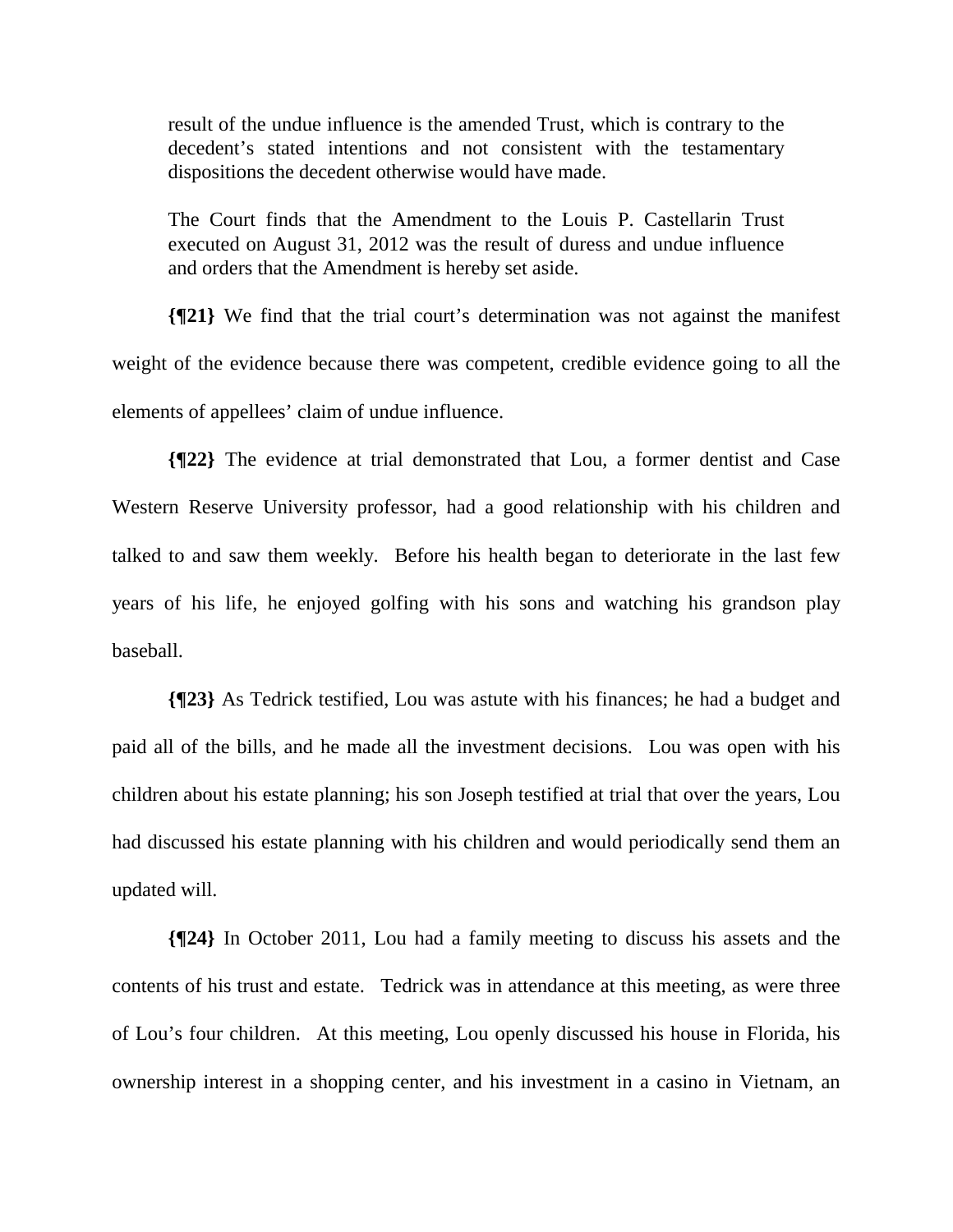investment that Lou was very enthusiastic about. During the meeting, Lou told his children that they would each receive \$100,000 upon his death and any assets that were left when Tedrick died. After the meeting, Lou called his daughter Ann, who lived in New York, to advise her that each of the children would receive \$100,000 upon his death.

 Lou's children had no further discussions with Lou about his estate planning after this meeting.

**{¶25}** On June 6, 2012, Lou signed a Trust Agreement that left specific gifts of \$100,000 to each of his four children, and \$25,000 to his close friend, John Turk. The Trust Agreement reflected exactly what Lou had told his family at the October 2011 meeting.

**{¶26}** Lou's friend John Turk, who had known Lou for 30 years and saw or spoke with him at least two or three times a week, testified that over the years, Lou spoke openly with him about his estate planning with him and that he was "very clear" that he wanted his children to get something from his estate. Turk said that Lou told him that he would receive \$25,000 upon his death, and Tedrick and the children would also receive money. Turk testified that Lou told him that he had set up a trust, but never told him that he had amended it. Turk also testified that about a week before he died, Lou seemed distraught about things other than his health and told Turk that they needed to talk.

**{¶27}** Lou's health deteriorated significantly in the five years prior to his death in December 2012. Tedrick became his caretaker, in charge of his doctors' appointments, medications, and daily care. Lou's children, although grateful that Tedrick cared for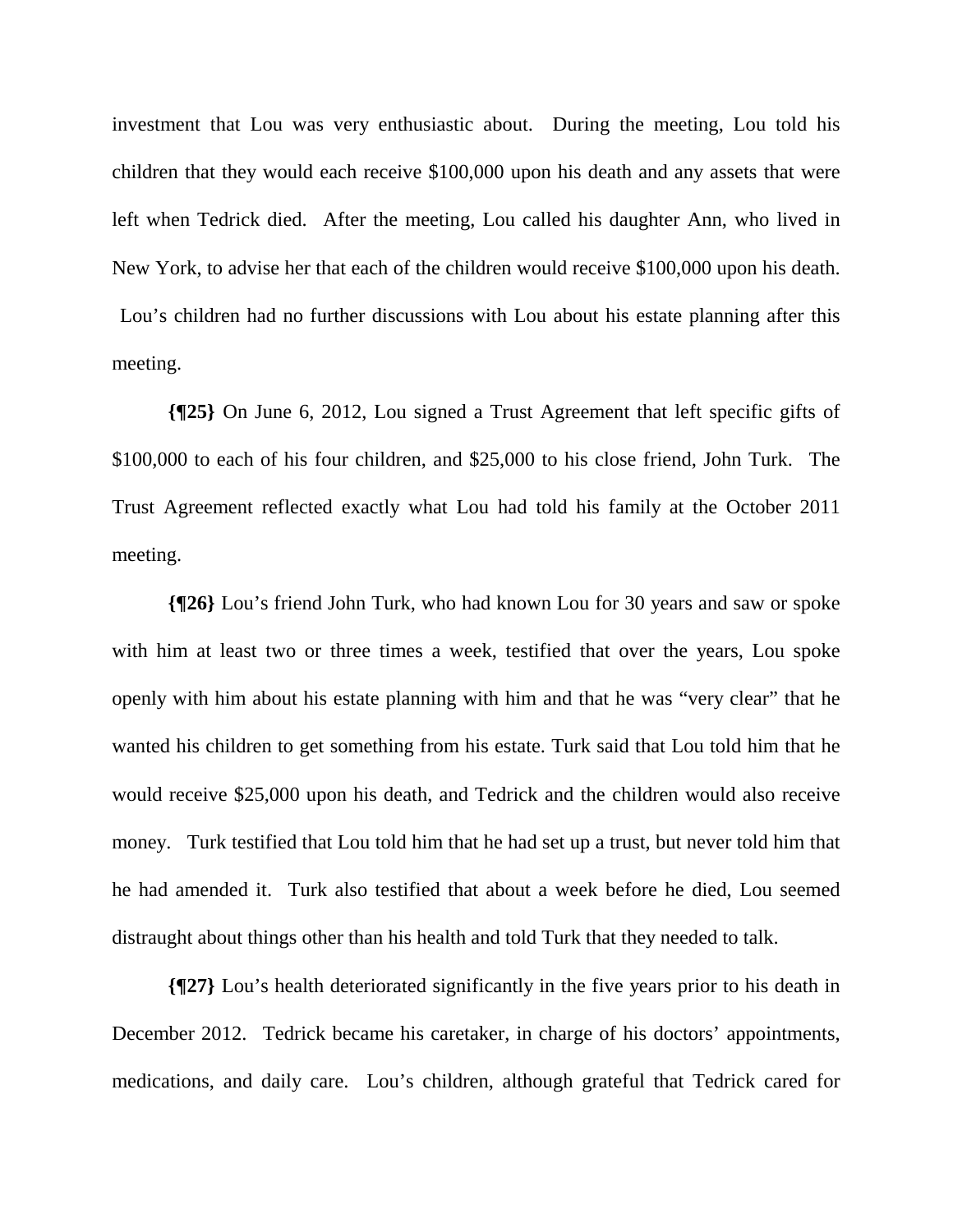their father, were disturbed by her outward disdain for him. They testified that she was very resentful about her situation, and would call Lou names and belittle him in front of his family. Five to six years prior to Lou's death, Tedrick left him for several days and he did not know if she was coming back. Lou's daughter Ann testified that Lou told her that Tedrick "regularly" threatened to leave him, so he was careful not to upset her because he knew she was his caregiver and he was extremely fearful of having to go to a nursing home. Turk likewise testified that Lou told him that he feared Tedrick would leave him.

**{¶28}** In late June 2012, Lou and his extended family went to Italy for a ten-day family vacation. Lou's children Joseph, Donald, and Ann all testified that it was a wonderful family vacation for them and Lou. Lou became ill during the trip, however, and mostly stayed at the hotel. Upon his return from Italy, his health declined even further and he was mostly housebound.

**{¶29}** Lou's son Donald testified that shortly after the trip to Italy, Tedrick came to his office and asked to speak with him privately. He said that she was "visibly upset" about Lou's investment in the casino in Vietnam because she had learned that some of the monies that were supposed to go to her had been used for that investment. Tedrick told Donald that she planned to speak to Lou's investment broker and her financial adviser to "check into it." Donald testified that when he saw Tedrick about a month later, he asked her what had happened with the investment, and she stated, "I took care of it." He said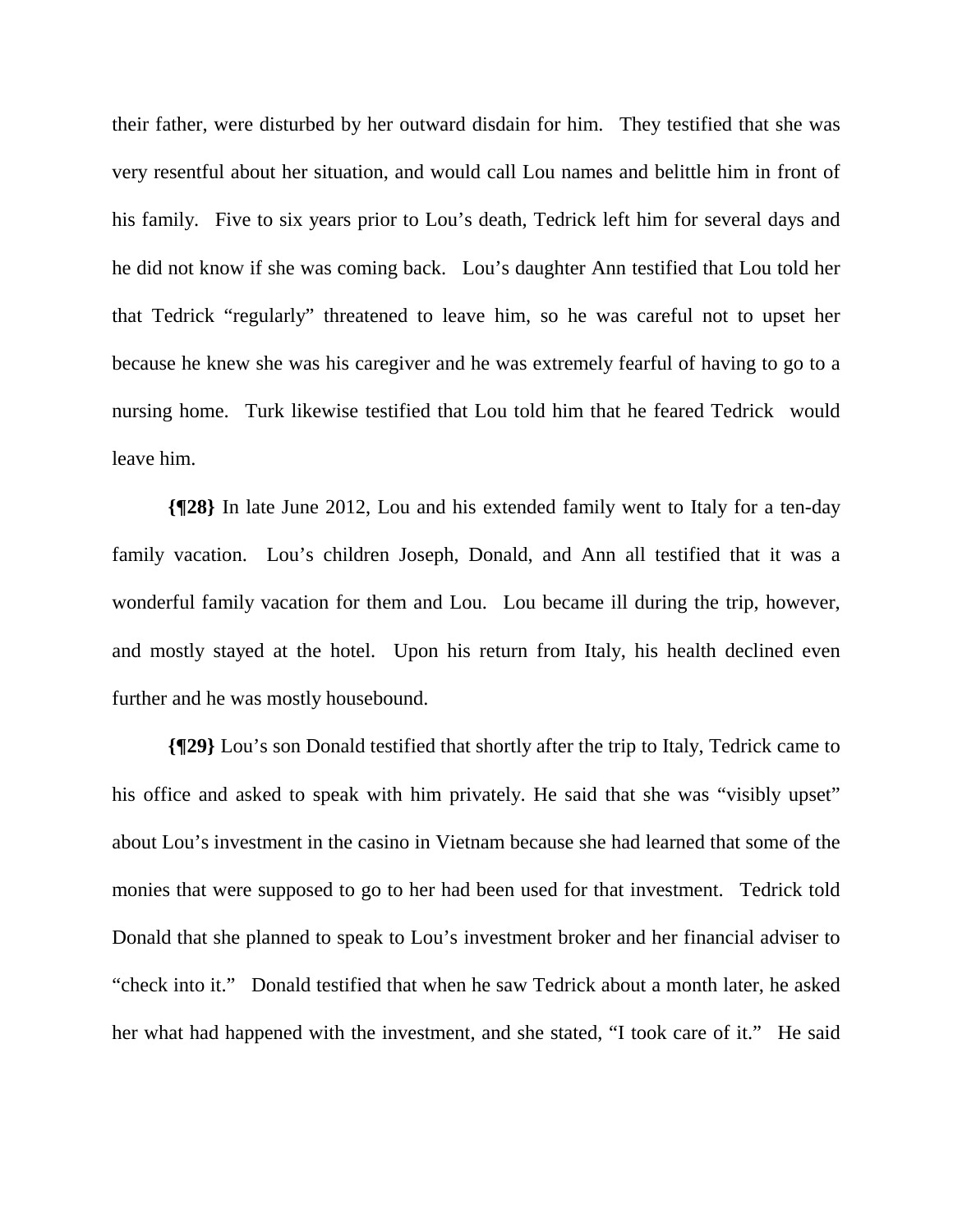she no longer appeared upset about the investment and, after that conversation, did not mention the casino investment again.

**{¶30}** On August 31, 2012, unbeknownst to Lou's children, the Trust Agreement was amended. Lou died on December 11, 2012. After Lou's death, Tedrick made no mention of the trust until January 31, 2013, when Lou's son Joseph asked her about the intended disbursement to the children. Tedrick told Joseph that there would be no disbursement because the casino investment had gone bad. Subsequently, after Donald and Ann received certified letters from Tedrick's attorney advising them that Tedrick had removed them as co-trustees, and upon learning of the Trust Restatement, this litigation ensued.

**{¶31}** We find this evidence competent and credible to establish the four elements of the *West* test for undue influence. There was clearly evidence that Lou was a susceptible testator. The evidence demonstrated that Lou's health declined precipitously after he returned from Italy in July 2012. The evidence also established that Lou was extremely fearful of being placed in a nursing home, and that Tedrick, his wife and caregiver, regularly threatened to leave him, as she had previously done on at least one occasion. Although Tedrick contends that physical infirmity is not enough to establish susceptibility to influence, and that Lou was still mentally sharp, the evidence demonstrated that Lou was mentally susceptible to Tedrick's influence because of his deteriorating physical health, his dependence on Tedrick as his caregiver, his fear of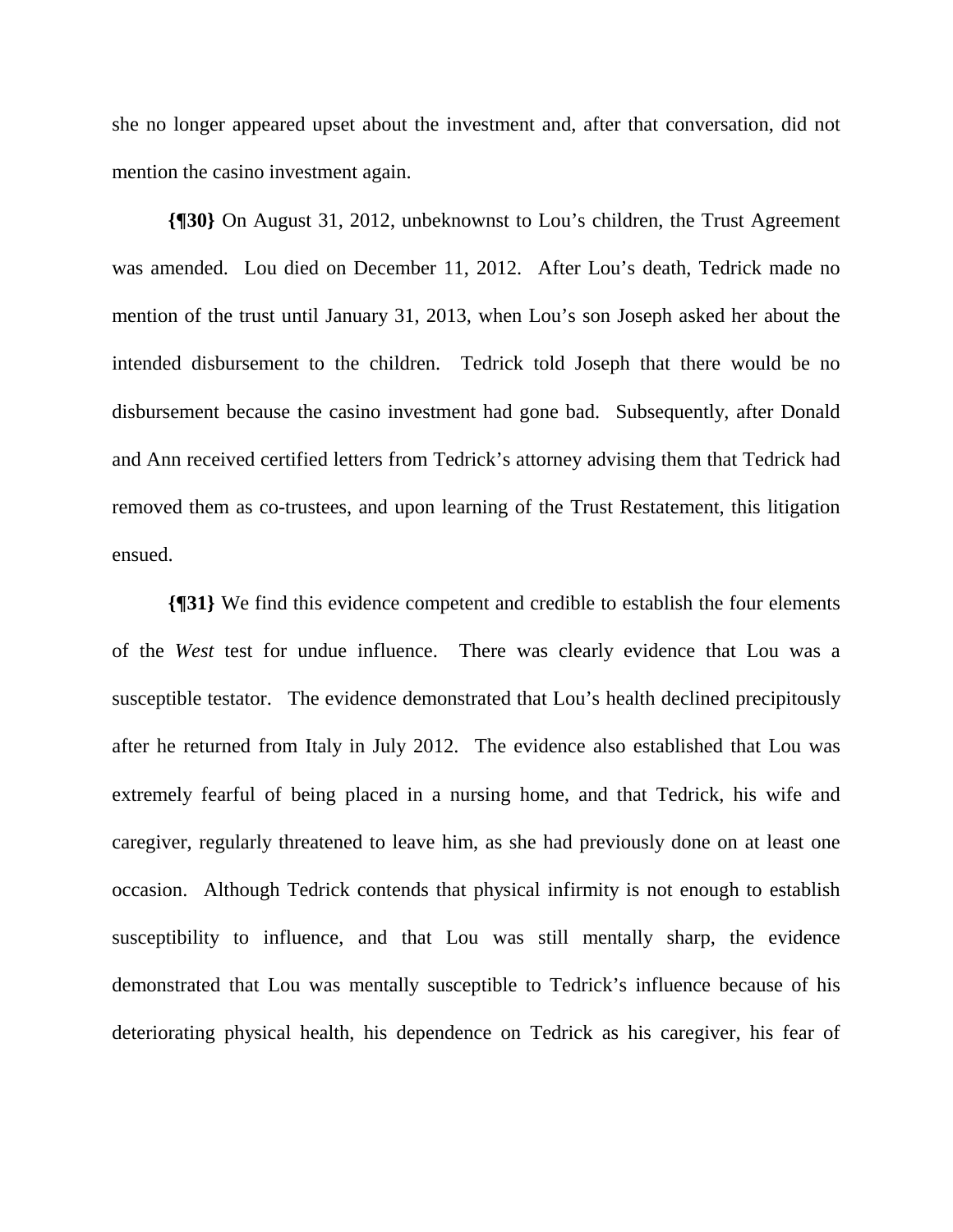being placed in a nursing home if Tedrick was no longer able or willing to care for him, and Tedrick's regular threats to leave him.

**{¶32}** The evidence also established that Tedrick had ample opportunity to assert influence over Lou, the second element of the *West* test. She lived with Lou and was his caregiver. Lou was dependent upon her for food, medication, and daily care.

**{¶33}** With respect to the third element of the *West* test — that improper influence was exerted or attempted — Ohio courts have long recognized the inherent difficulty a plaintiff faces in proving allegations of undue influence and, accordingly, that "[t]he issues related to undue influence are generally determined upon circumstantial evidence and inferences drawn from a full presentation of facts that may be inconclusive when viewed separately." *Rich,* 13 Ohio App.3d at 104, 468 N.E.2d 365, citing *Bd. of Edn. v. Phillips*, 103 Ohio St. 622, 626, 134 N.E.646 (1921).

**{¶34}** We find that the timing of the Trust Restatement — less than three months after the original Trust Agreement was signed — coupled with Tedrick's discovery shortly before the amendment that the funds she thought would go to her had been used instead for the Vietnam casino investment, and her subsequent statement to Lou's son Donald Castellarin that she "took care of it" when he asked what she had done about her concerns about the investment, along with her evasive testimony about the circumstances of the amendment to the trust on August 31, 2012, demonstrate that Tedrick did, in fact, exert undue influence over Lou, an aging and infirm man who relied on her for his daily care.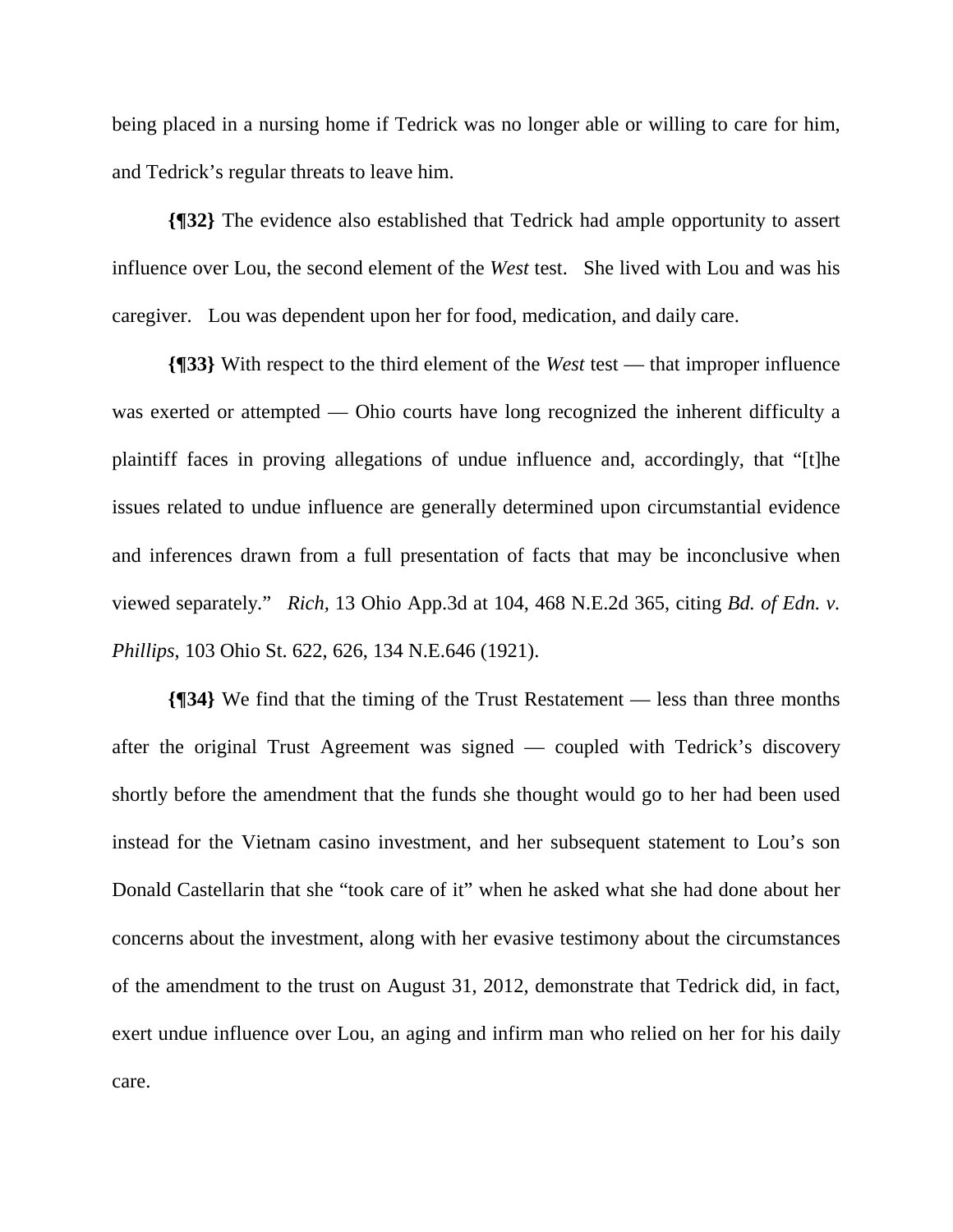**{¶35}** With regard to Tedrick's trial testimony, we note that Tedrick testified in detail about various events during the summer of 2012, but could not recall if she had any conversations with attorney Timothy Melena, the scrivener of the original Trust Agreement and Trust Restatement, prior to the amendment of the trust. She testified further that she could not recall if she saw a draft of the Trust Restatement prior to its execution. Upon our review of the record, we agree with the trial court's observation entry that "[t]he defendant's recollection of any information regarding calls or meetings with attorney Melena is incredibly sketchy, especially in light of her rather detailed memory of far less significant events during that same time period." We also find it significant that Tedrick did not call attorney Melena, a key witness, to testify at trial. One would think that if the amendment were, in fact, free from undue influence, Tedrick would have welcomed Melena's eyewitness testimony.

**{¶36}** The trial court's conclusion that Tedrick in fact exerted undue influence over Lou is further supported by evidence of what happened after Lou's death. Ann testified that in January or February 2013, she was shocked when she received a certified letter from Tedrick's attorney that removed her and her brother Gregg as co-trustees of the trust. There was no reason for Ann or Gregg's removal, other than Tedrick's continuation of her efforts to manipulate the trust for her benefit, without any oversight by Lou's children, the remainder beneficiaries of the trust.

**{¶37}** Contrary to Tedrick's argument, the trial court's finding that Tedrick actually exerted undue influence on Lou was not based on mere speculation; the evidence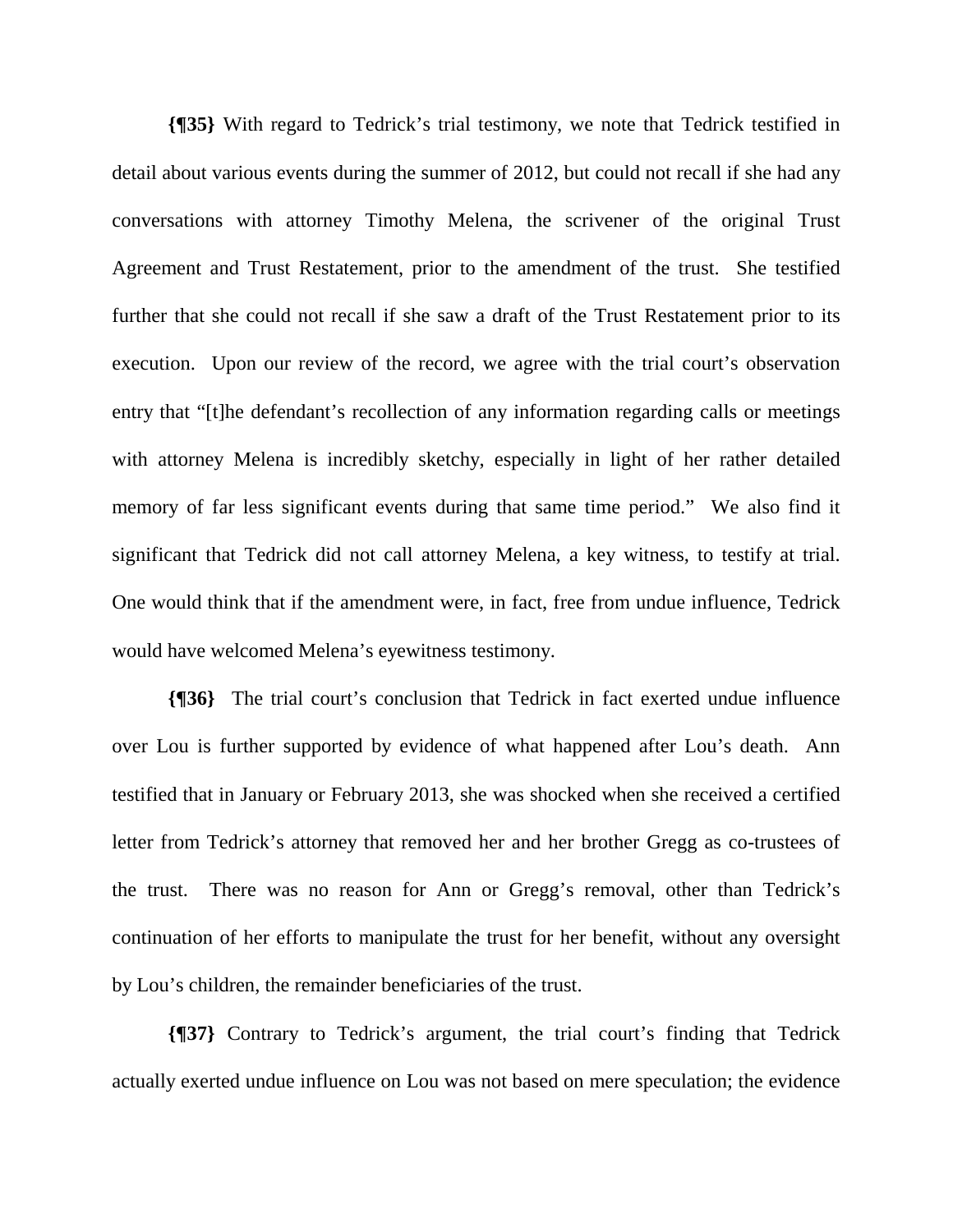clearly demonstrates the fact of her influence. Furthermore, her assertion that there was no undue influence because she would have eliminated the \$25,000 gift to Turk if she actually exercised influence rings hollow in light of her refusal after Lou's death to pay Turk the \$25,000.

**{¶38}** Finally, the fourth *West* element — the result showing the effect of the undue influence — is self-evident. The Trust Agreement provided  $$400,000$  to Lou's children. The Trust Restatement eliminated these gifts completely, thereby increasing the trust corpus by \$400,000 for Tedrick's sole and exclusive benefit. Furthermore, Tedrick's subsequent removal of Ann and Greg as co-trustees allowed her to have unbridled control of the trust without any accountability to Lou's children.

**{¶39}** Under R.C. 5804.06, a trust is void if its creation was induced by fraud, duress, or undue influence. The record in this case contains ample evidence to support the trial court's finding that the Trust Restatement was the result of Tedrick's undue influence.<sup>1</sup> Accordingly, the trial court properly declared the Trust Restatement void and reinstated the Trust Agreement. The first assignment of error is overruled.

#### III. Admission of Deposition Testimony

1

**{¶40}** Rather than subpoena attorney Timothy Melena to testify at trial, Tedrick orally moved to introduce his discovery deposition. When appellees' counsel objected, Tedrick's counsel asserted that a deposition can be admitted where the witness is out of

In light of our affirmance of the trial court's finding of undue influence, Tedrick's argument that the trial court erred in also finding duress is moot.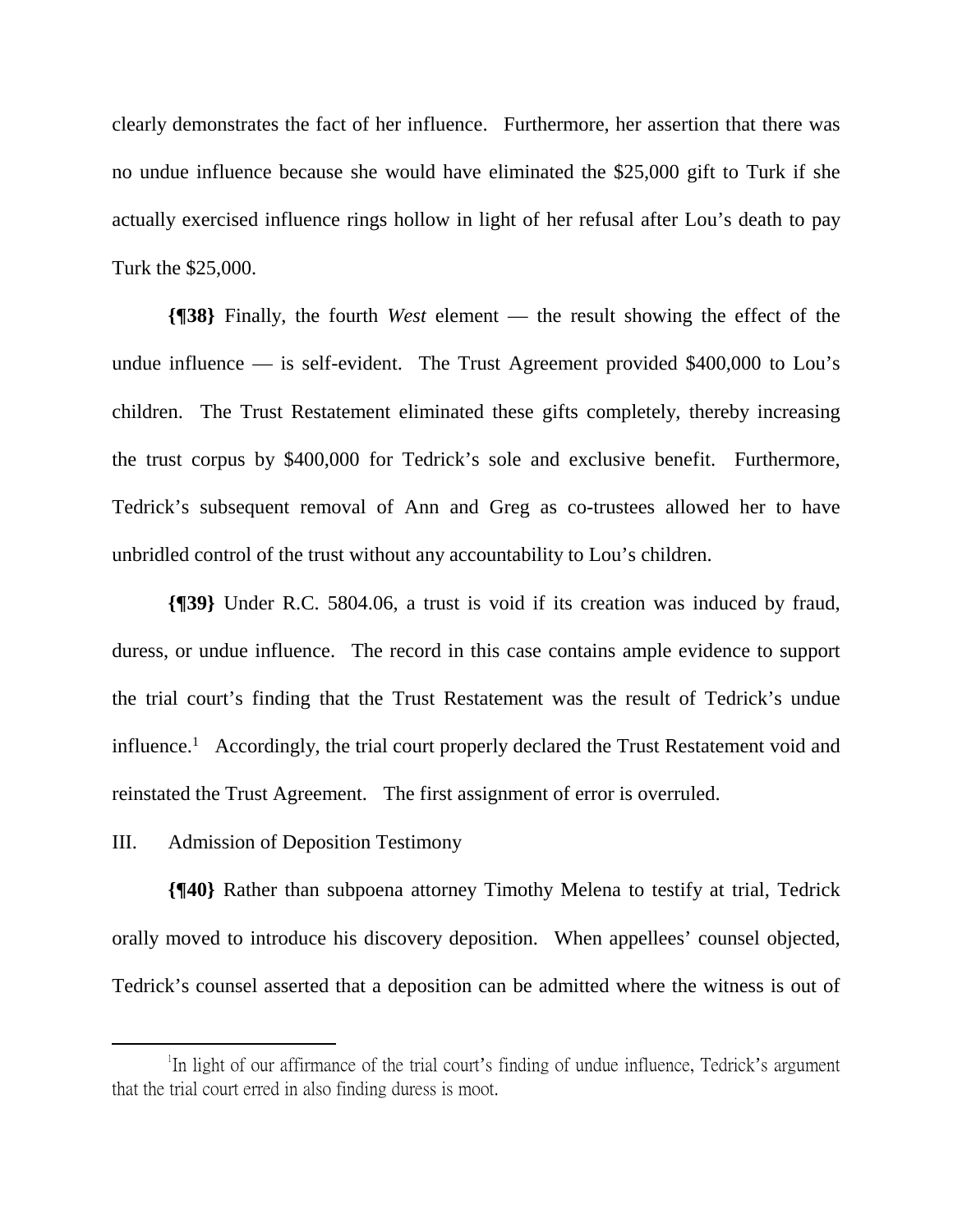the county in which the action is pending. When the trial judge stated that counsel was required to demonstrate a reason for using the deposition instead of having the witness testify, Tedrick's counsel stated, "We'll move on and come back to that." There was no further discussion of the matter during trial.

**{¶41}** The day after trial, however, Tedrick's counsel filed a renewed motion to admit Melena's deposition, arguing that Melena's deposition should be admitted under Civ.R. 32(A) because he "is located outside of Cuyahoga County, in Chardon, Ohio." The trial court subsequently denied the motion.

**{¶42}** In her second assignment of error, Tedrick contends that the trial court abused its discretion when it refused to allow her to present Melena's deposition at trial in lieu of his in-person testimony and then denied her renewed motion to admit the deposition.

**{¶43}** Decisions regarding the admission or exclusion at trial may not be reversed absent an abuse of discretion. *Peters v. Ohio State Lottery Comm.*, 63 Ohio St.3d 296, 299, 587 N.E.2d 290 (1992). "The term 'abuse of discretion connotes more than an error of law or judgment; it implies that the court's attitude is unreasonable, arbitrary or unconscionable." *Blakemore v. Blakemore*, 5 Ohio St.3d 217, 219, 450 N.E.2d 1140 (1983).

**{¶44}** Civ.R. 32(A)(3)(b) states that a witness's deposition may be introduced at trial if the court finds that "the witness is beyond the subpoena power of the court in which the action is pending or resides out of the county in which the action is pending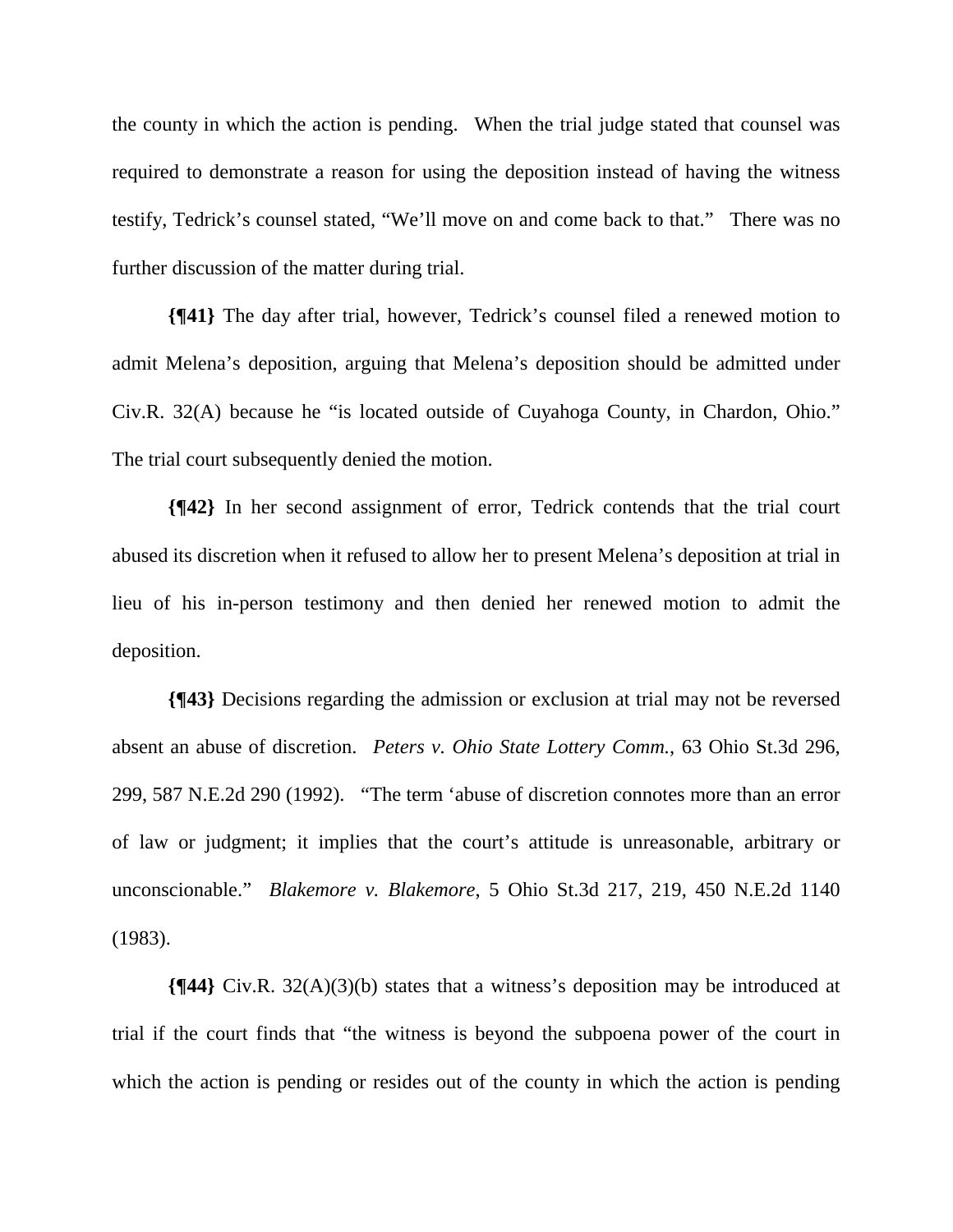unless it appears that the absence of the witness was procured by the party offering the deposition[.]"

**{¶45}** It is well-established that the burden rests on the proponent of the deposition to satisfy the requirements of Civ.R. 32(A)(3). *Johnson v. Eitle*, 6th Dist. Lucas No. L-06-1247, 2007-Ohio-3315, ¶ 27, citing *Burnworth v. Ohio Bell Tel. Co.*, 5th Dist. Stark No. CA-9066, 1993 Ohio App. LEXIS 3768 (July 19, 1993). "Further, Civ.R. 32(A)(3), by its own terms, does not mandate the substitution of a deposition at trial." *Johnson* at *id.* 

**{¶46}** Our review of the record demonstrates that Tedrick offered no evidence either at trial or in her renewed motion to admit Melena's testimony that Melena was served with a subpoena and failed to appear. Further, Tedrick offered no evidence that Melena was beyond the subpoena power of the trial court. Likewise, she offered no evidence whatsoever to support her assertion that he resided outside of Cuyahoga County. Accordingly, Tedrick failed to satisfy the requirements of Civ.R. 32(A), and thus we cannot find that the trial court abused its discretion by excluding the deposition from trial. *See, e.g., Branden v. Branden*, 8th Dist. Cuyahoga No. 91453, 2009-Ohio-866, ¶ 47 (no abuse of discretion in excluding deposition testimony from trial where proponent offered no evidence that witness was served with a subpoena and did not appear, was beyond the subpoena power of the court, or lived outside of Cuyahoga County). The second assignment of error is overruled.

IV. Removal of Tedrick as Trustee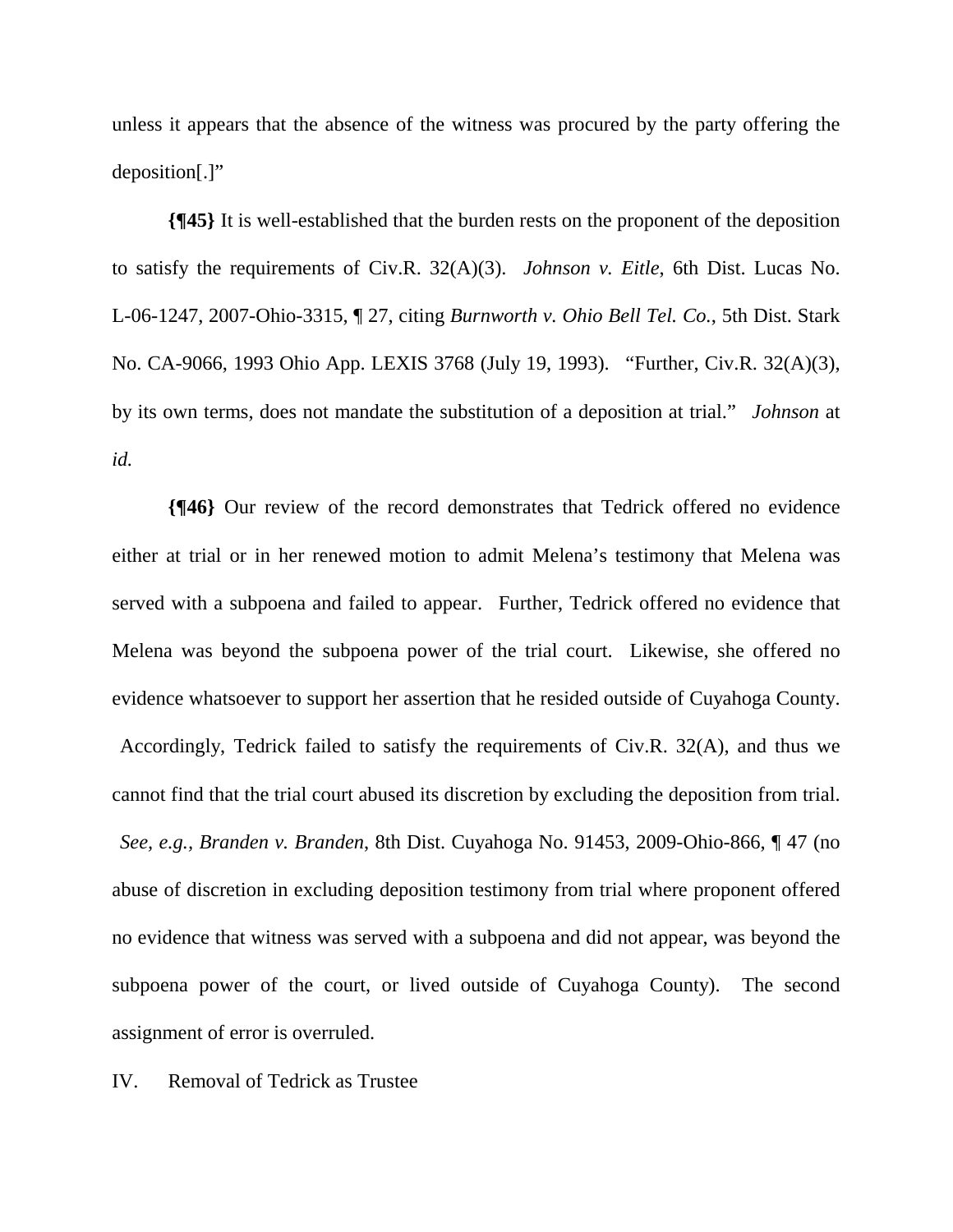**{¶47}** In addition to finding that the Trust Restatement was void due to Tedrick's undue influence over Lou, the trial court removed Tedrick as trustee upon finding that she "failed to fulfill her duties under the Trust by refusing to make distribution to John Turk as required by both the original and the amended Trusts."

**{¶48}** In her third assignment of error, Tedrick contends that the trial court abused its discretion in removing her as trustee. She contends that her removal was "unnecessary and inappropriate," and that the trial court's basis for removing her was "insufficient."

**{¶49}** R.C. 2109.24 authorizes the trial court to remove a fiduciary for "habitual drunkenness, neglect of duty, incompetency, or fraudulent conduct, *because the interest of the trust demands it*, or for any other cause authorized by law." (Emphasis added.)

**{¶50}** The decision to remove a trustee is within the trial court's discretion, and a reviewing court will not reverse that decision absent a clear showing of abuse of that discretion. *In re Connell*, 8th Dist. Cuyahoga No. 68261, 1995 Ohio App. LEXIS 3470, \*10 (Aug. 24, 1995).

**{¶51}** It could not be more clear in this case that the interest of the trust required Tedrick's removal as trustee. Although the trial court listed only Tedrick's nonpayment to Turk of the \$25,000 specifically gifted to him as a reason for removing Tedrick, i.e., her failure to fulfill her duties as trustee, the record indicates by clear and convincing evidence that Tedrick's removal was necessary to protect the trust assets from any further manipulation by Tedrick for her benefit. The record is clear that Tedrick used undue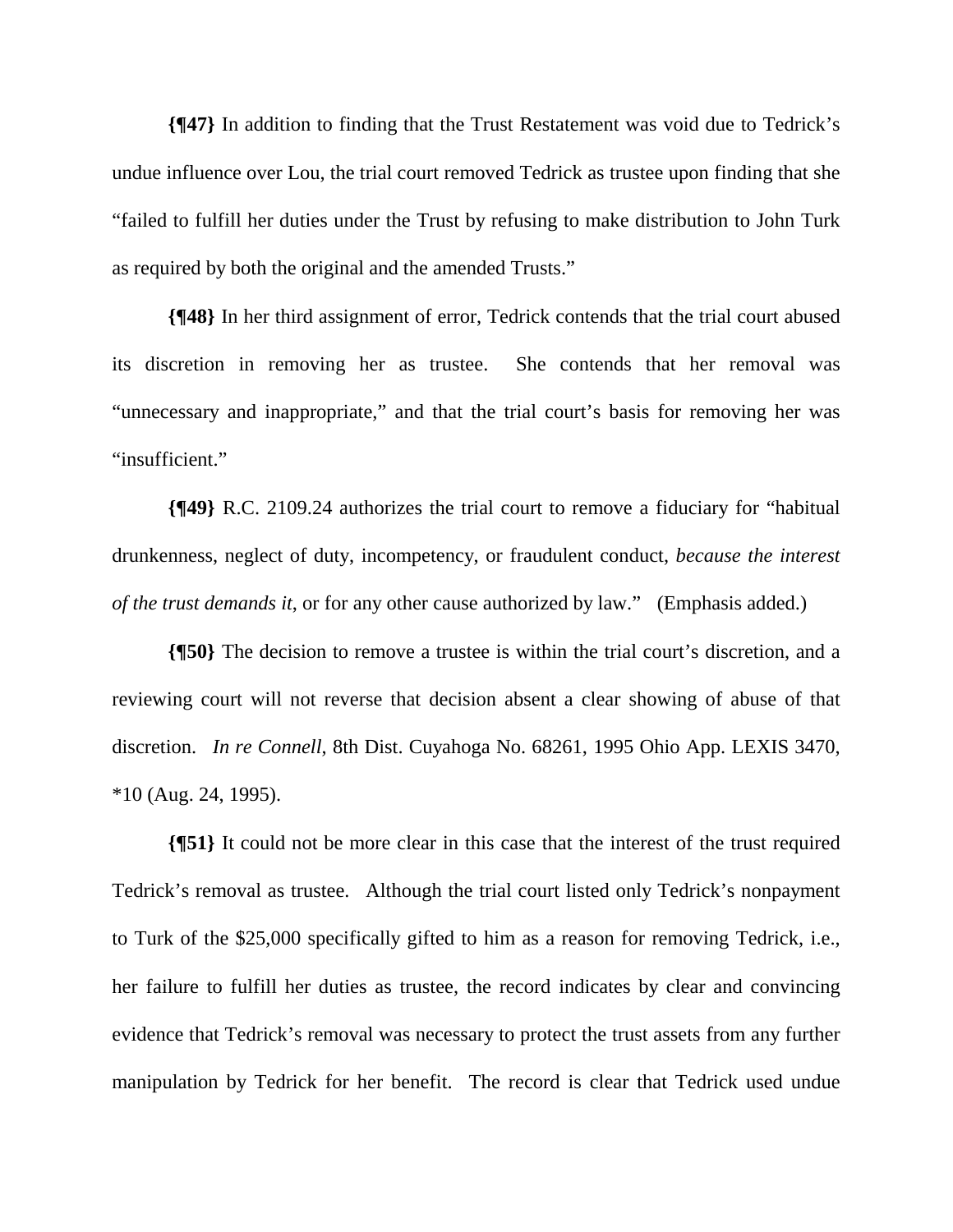influence to amend the Trust Agreement for her benefit, and that she then removed Ann and Gregg as co-trustees in order to control trust assets without any accountability to Lou's children, the remainder beneficiaries. These actions unequivocally demonstrate Tedrick's willingness to manipulate trust funds for her sole benefit and, thus, her untrustworthiness as a fiduciary. Tedrick's assertion that there was no evidence that she committed "a serious breach of trust" sufficient to warrant her removal is specious. Her undue influence to manipulate the Trust Agreement to her benefit, at the expense of Lou's children, is by itself an egregious breach of trust that demonstrates she is untrustworthy to act in a fiduciary capacity regarding the trust.

**{¶52}** The record supports that the trial court did not abuse its discretion in removing Tedrick as trustee. The third assignment of error is overruled.

V. Judgment on the Pleadings

1

**{¶53}** In her fourth assignment of error, Tedrick contends that the trial court erred in denying her Civ.R. 12(C) motion for judgment on the pleadings regarding appellees' undue influence claim.<sup>2</sup>

**{¶54}** Civ.R. 12(C) states that "[a]fter the pleadings are closed but within such time as not to delay the trial, any party may move for judgment on the pleadings." The determination of a motion for judgment on the pleadings is restricted solely to the

<sup>&</sup>lt;sup>2</sup> Tedrick's motion sought dismissal of all of appellees' claims but Tedrick only challenges the trial court's ruling regarding the undue influence claim.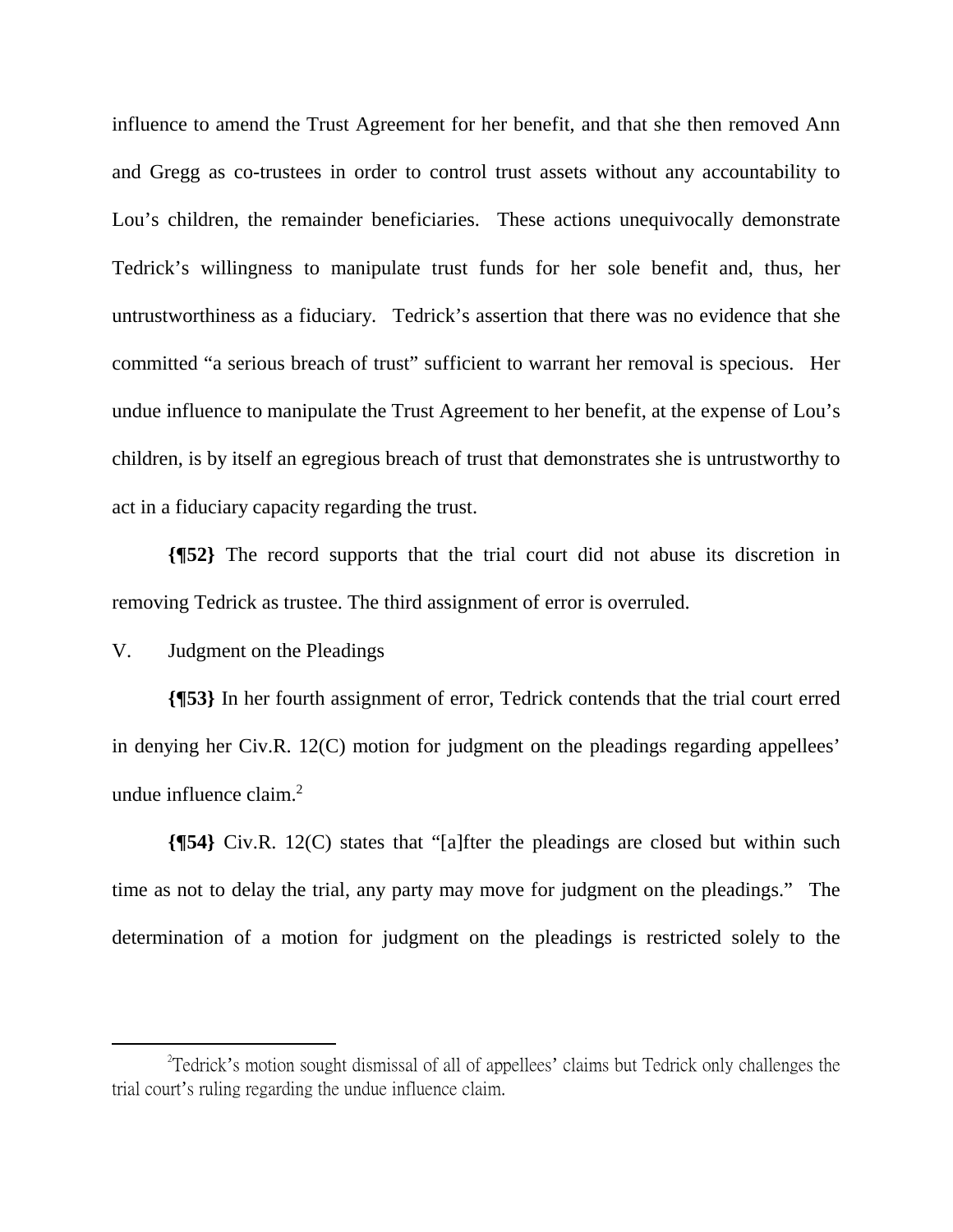allegations in the pleadings and any writings attached to the complaint. *Peterson v. Teodosio*, 34 Ohio St.2d 161, 165-166, 297 N.E.2d 113 (1973).

**{¶55}** Under Civ.R. 12(C), dismissal is appropriate where a court (1) construes the material allegations in the complaint, with all reasonable inferences to be drawn therefrom, in favor of the nonmoving party as true, and (2) finds beyond doubt that the plaintiff could prove no set of facts in support of his claim that would entitle him to relief. *State ex rel. Midwest Pride IV, Inc. v. Pontious*, 75 Ohio St.3d 565, 570, 664 N.E.2d 931 (1996). Thus, the granting of judgment on the pleadings is only appropriate where the plaintiff has failed to allege a set of facts that, if true, would establish the defendant's liability. *Johnson v. Keybank*, 8th Dist. Cuyahoga No. 100118, 2014-Ohio-120, ¶ 11. We review a ruling on a motion for judgment on the pleadings de novo. *Coleman v. Beachwood*, 8th Dist. Cuyahoga No. 92339, 2009-Ohio-5560, ¶ 15.

**{¶56}** Tedrick contends that appellees' allegations failed to give them "fair notice" of the undue influence claim because they failed to plead that Lou was a susceptible testator, one of the elements required to prove undue influence. We disagree. Appellees alleged that less than three months after signing the Trust Agreement, Lou signed the Trust Restatement that made Tedrick the sole beneficiary, and deprived his children of the benefits Lou intended them to have at his death. Drawing all reasonable inferences from these allegations in favor of appellees, it is apparent that appellees alleged sufficient facts that, if true, would support their claim of Tedrick's undue influence. Moreover, Tedrick had fair notice that appellees were asserting an undue